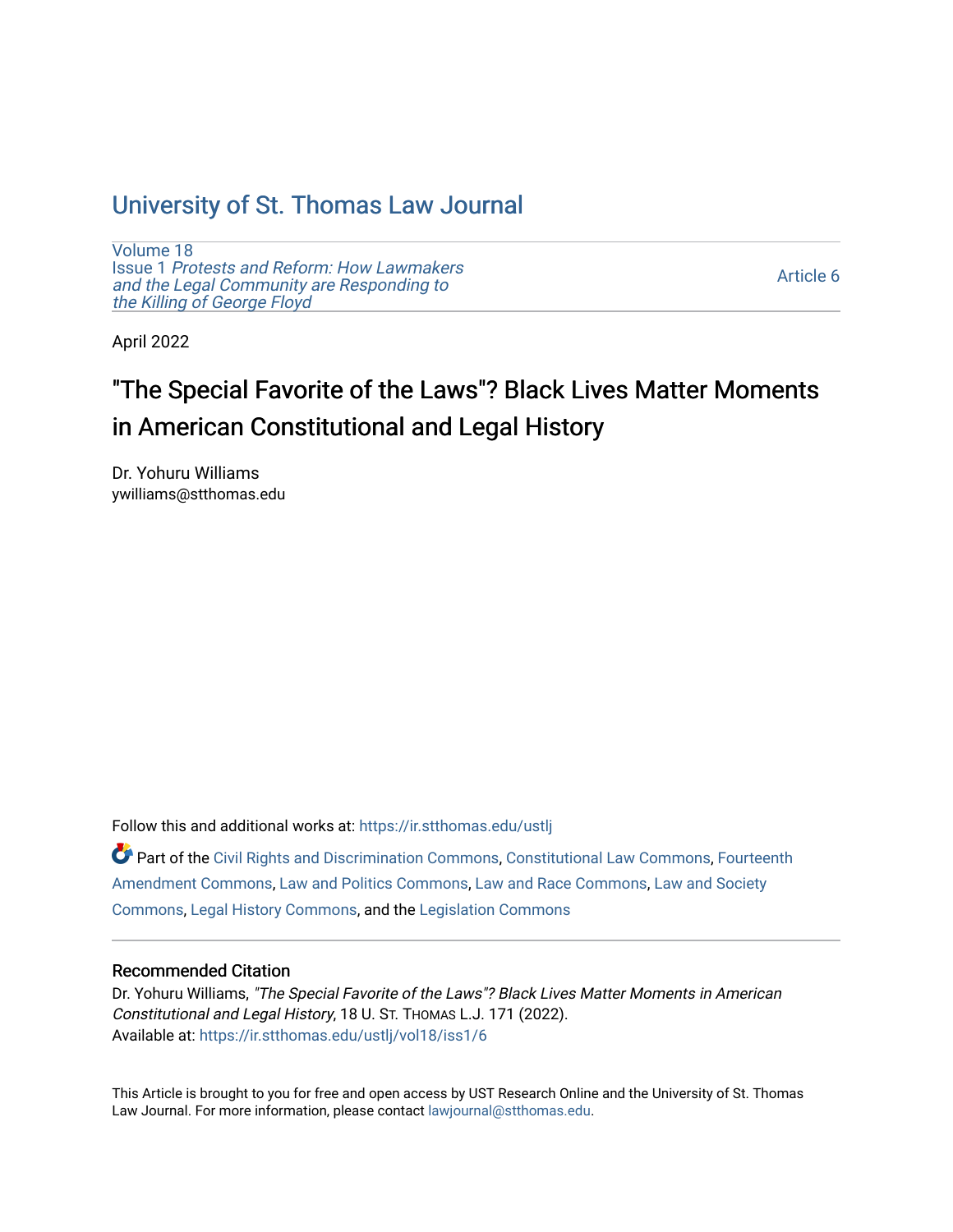#### **ARTICLE**

## **"THE SPECIAL FAVORITE OF THE LAWS"? BLACK LIVES MATTER MOMENTS IN AMERICAN CONSTITUTIONAL AND LEGAL HISTORY**

DR. YOHURU WILLIAMS\*

 The law no longer knows white nor black, but simply men, and consequently, we are entitled to ride in public conveyances, hold office, sit on juries, and do everything else which we have in the past been prevented from doing solely on the ground of color.<sup>1</sup> (Delegate to a convention of Alabama freedmen, 1867)

On May 25, 2020, Minneapolis Police Officer Derek Chauvin killed George Floyd in a wanton act of police brutality by kneeling on his neck for more than nine minutes. In the immediate aftermath of the murder, widespread protests against police brutality erupted in Minneapolis and across the nation. At Floyd's memorial service on June 4, civil rights activist and Reverend Al Sharpton placed the killing in a broader context: "George Floyd's story has been the story of Black Folk in America."<sup>2</sup> Using Derek Chauvin's knee as a metaphor, Sharpton talked about the myriad ways in which white supremacy imposed and continues to impose economic, social, and political inequality on people of African descent in the United States.

Sharpton concluded his remarks with an appeal for Americans to finally deal with the issue of accountability in policing, systemic prejudice, and racial injustice. He pointed to the need for what I call "historical recov-

<sup>\*</sup> This essay is derived in part from Professor Williams's keynote at the *UST Law Journal* Symposium: Protest and Reform, October 23, 2020.

<sup>1.</sup> L.S. Berry, W.M.V. Turner & R.D. Wiggins, *Address of the Colored Convention to the People of Alabama,* Montgomery Daily State Sentinel, May 21, 1867, at 2.

<sup>2.</sup> For the complete text of Al Sharpton's speech, see Al Sharpton, Reverend, Eulogy for George Floyd's Memorial Service (June 4, 2020) (transcript available at www.rev.com/blog/transcripts/reverend-al-sharpton-eulogy-transcript-at-george-floyd-memorial-service). For audio and text, see Gabriela Saldivia, *I Can Breathe Now: After Days of Nationwide Protests, George Floyd is Eulogized*, NPR (June 4, 2020), https://www.npr.org/2020/06/04/869721514/hundreds-ex pected-at-memorial-for-george-floyd-after-days-of-nationwide-protests.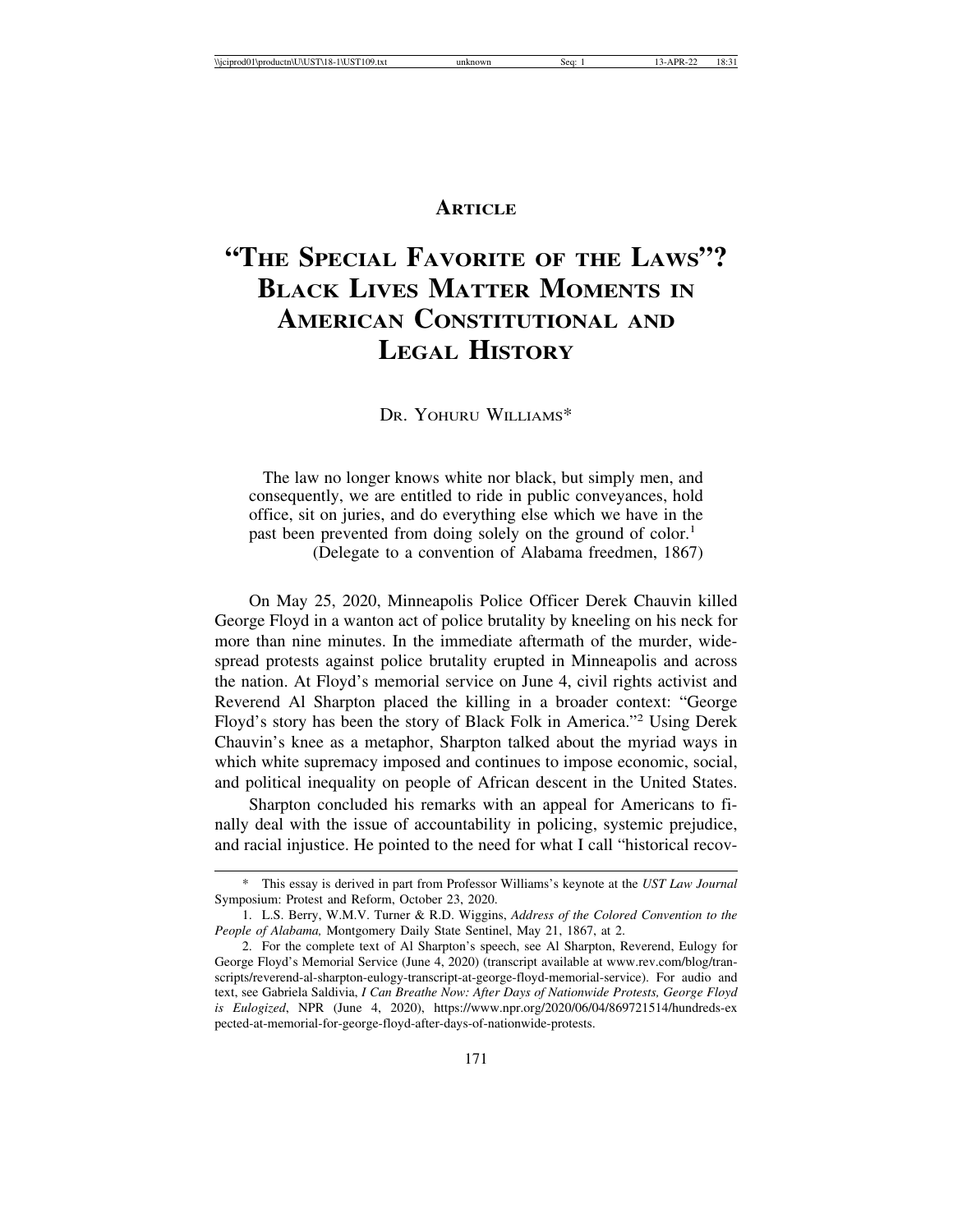ery." This process of learning United States history through the lens of African Americans enables us to better understand the intentional policies, practices, and procedures that form the basis of contemporary challenges regarding race, law, and public policy. It also lays the groundwork for understanding the urgency of passing legislation entitled The George Floyd Justice in Policing Act.

This process of historical recovery is essential. All too often when confronted with examples of racial prejudice with roots in historical injustices, many Americans look to fix the blame on individual choices rather than identifiable policies, practices, and procedures that continue to exert enormous influence on law and society. Without the foundational historical knowledge necessary to comprehend the connection among these issues, most discussions on how to eliminate systemic racism eventually degenerate into a form of victim blaming. A good example can be found in the ongoing debate and discussion over the destruction of the Rondo community in St. Paul. In 1956, the predominantly Black neighborhood was literally bisected to accommodate the construction of the I-94 freeway. Some 600 families were displaced, not to mention a large number of businesses shuttered.<sup>3</sup> This was not an isolated incident confined to St. Paul. In Minneapolis, the construction of Interstate 35W in 1959 also resulted in the destruction of one of the few city neighborhoods where Black people could rent and own homes unencumbered by racially restrictive covenants.<sup>4</sup> The impact of these deliberate choices on the part of lawmakers and urban planners continues to echo in our contemporary moment. The 2020 Census shows that while only about 25 percent of Black people own homes in the Twin Cities, white homeownership stands at 76 percent. This disparity encapsulates the legacy, in many ways, of state and federal laws and discriminatory practices. The income gap provides further evidence; the median

<sup>3.</sup> On the history of Rondo start with: Alisha Volante, *The Rondo Neighborhood & African American History in St. Paul, MN: 1900s to Current*, *in* KRIS NELSON COMMUNITY-BASED RE-SEARCH PROGRAM 471 (Univ. of Minn. Digit. Conservancy ed., 2015), https://hdl.handle.net/ 11299/178547; *see also* Ehsan Alam, *Before it Was Cut in Half by I-94, St. Paul's Rondo was a Thriving African-American Cultural Center*, MINNPOST, June 19, 2017; EVELYN FAIRBANKS, DAYS OF RONDO (Minnesota Historical Society Press, ed., 1990); KENNETH C. FOXWORTH, THE URBAN RENEWAL DEVASTATION OF THE RONDO COMMUNITY (Mankato State Univ., ed., 1991). On Minnesota Black History, see generally WILLIAM D. GREEN, DEGREES OF FREEDOM: THE ORI-GINS OF CIVIL RIGHTS IN MINNESOTA, 1865–1912 (2015); DAVID M. OSHINSKY, WORSE THAN SLAVERY: PARCHMAN FARM AND THE ORDEAL OF JIM CROW JUSTICE (1997); DOUGLAS A. BLACK-MON, SLAVERY BY ANOTHER NAME: THE RE-ENSLAVEMENT OF BLACK AMERICANS FROM THE CIVIL WAR TO WORLD WAR II (2008); MICHELLE ALEXANDER, THE NEW JIM CROW: MASS INCAR-CERATION IN THE AGE OF COLORBLINDNESS (rev. ed. 2012).

<sup>4.</sup> On Minneapolis, see Ernest Lloyd, How Routing an Interstate Highway through South Minneapolis Disrupted an African-American Community (May 18, 2013) (Dissertation, Hamline University). On housing segregation, see generally RICHARD ROTHSTEIN, THE COLOR OF LAW: A FORGOTTEN HISTORY OF HOW OUR GOVERNMENT SEGREGATED AMERICA (1st ed., 2017).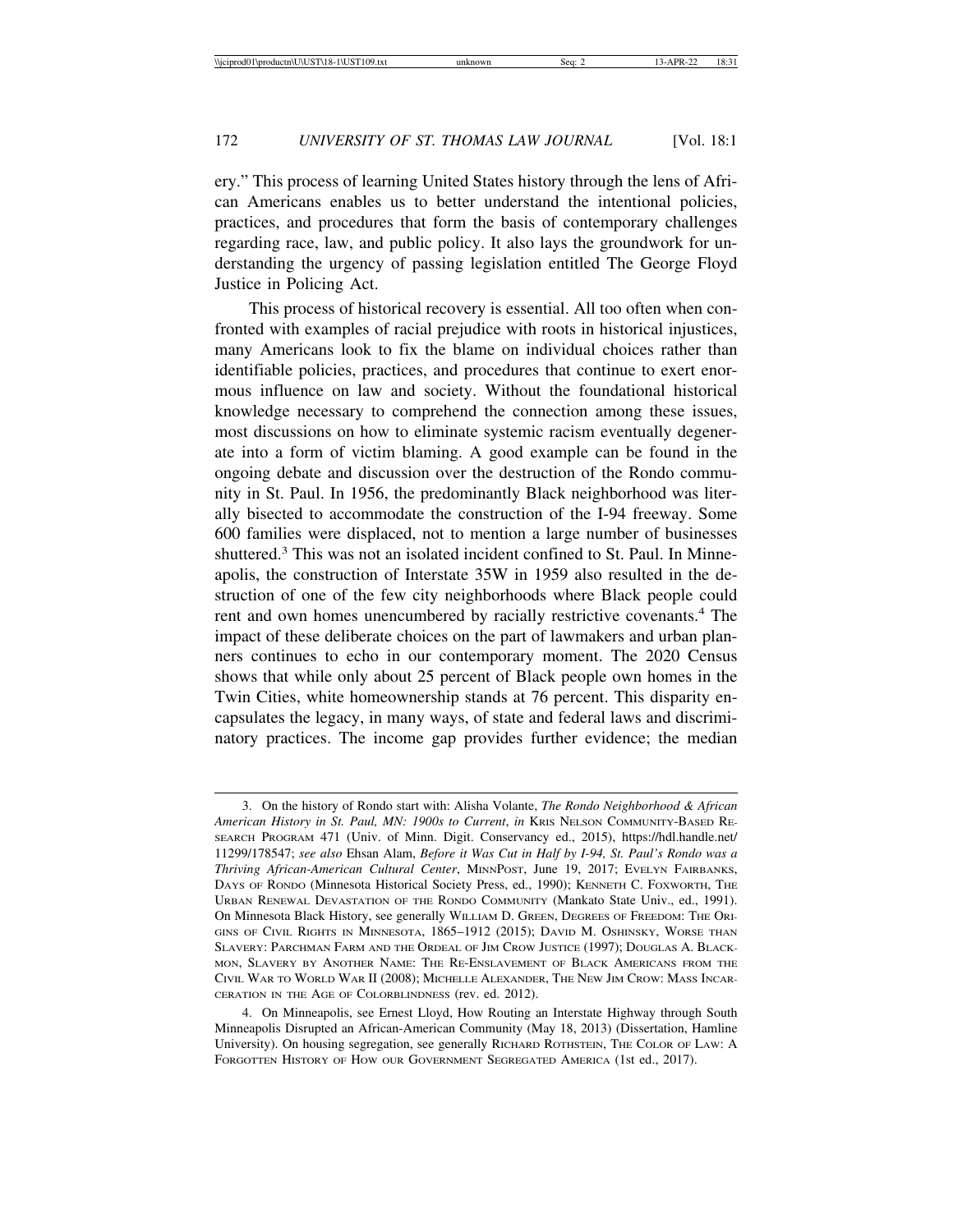national income for white households comes in at \$84,500 a year compared to just \$38,000 a year for Black households.<sup>5</sup>

At the national level, many white Americans persist in believing that the abolition of slavery accomplished through the Civil War and Reconstruction was sufficient to guarantee African Americans absolute equality under the law. In reality, during the roughly twelve-year period between the end of the Civil War and the Hayes Tilden Compromise of 1877 effectively ending Reconstruction, civil rights for African Americans remained bitterly contested. Despite the passage of seven major pieces of legislation, including three constitutional amendments, none proved sufficient to check the rising tide of discrimination and racist violence.<sup>6</sup>

Looming large in the present discourse over accountability in policing is whether enough political will exists to sustain the dialogue and action necessary to effect lasting change. Importantly, historical recovery can bring clarity to the present situation and a longitudinal focus for the work ahead. Civil rights and physical security for African Americans have often been treated as something that could be accomplished with the stroke of pen. Legislation is only the first step in the much broader process of true reform. Only long-term engagement unfettered by artificial timelines and expectations of a quick victory can address what took centuries to create.<sup>7</sup>

One of the many strains of resistance to the extension of civil rights, even among some of its purported champions, centered on the duration of Reconstruction. Throughout the Reconstruction Era, the idea of a return to normality, in which African Americans might avail themselves of the normal channels of law unassisted by federal agencies and not enforced by federal troops, was squarely out of tune with the stark reality of concerted efforts to deny them equal protection of the law. Interestingly, this very language taken directly from the text of the Fourteenth Amendment became and remains the basis for many contemporary challenges to interventions meant to protect African Americans from discrimination.

Unfortunately, measures adopted to secure simple justice for African Americans have been perceived as unjustified special privileges or redress for past injustices rather than basic features of citizenship and deterrents to discriminatory action. This misperception fueled backlash against anti-discrimination laws such as the Civil Rights Act of 1964 and the Voting Rights Act of 1965, key tools in the fight against systemic racism.

<sup>5.</sup> For Minnesota income inequality statistics, see Greg Rosalsky, *Minneapolis Ranks Near the Bottom for Racial Equality*, NPR (June 2, 2020), www.npr.org/sections/money/2020/06/02/ 867195676/minneapolis-ranks-near-the-bottom-for-racial-equality.

<sup>6.</sup> On Reconstruction, see ERIC FONER, THE SECOND FOUNDING: HOW THE CIVIL WAR AND RECONSTRUCTION REMADE THE CONSTITUTION (2019); JAMES M. MCPHERSON, ORDEAL BY FIRE: THE CIVIL WAR AND RECONSTRUCTION (1982); ERIC FONER, RECONSTRUCTION: AMERICA'S UN-FINISHED REVOLUTION, 1863–1877 (1988); RAYFORD W. LOGAN, THE BETRAYAL OF THE NEGRO, FROM RUTHERFORD B. HAYES TO WOODROW WILSON (1965).

<sup>7.</sup> YOHURU WILLIAMS, RETHINKING THE BLACK FREEDOM MOVEMENT (2015).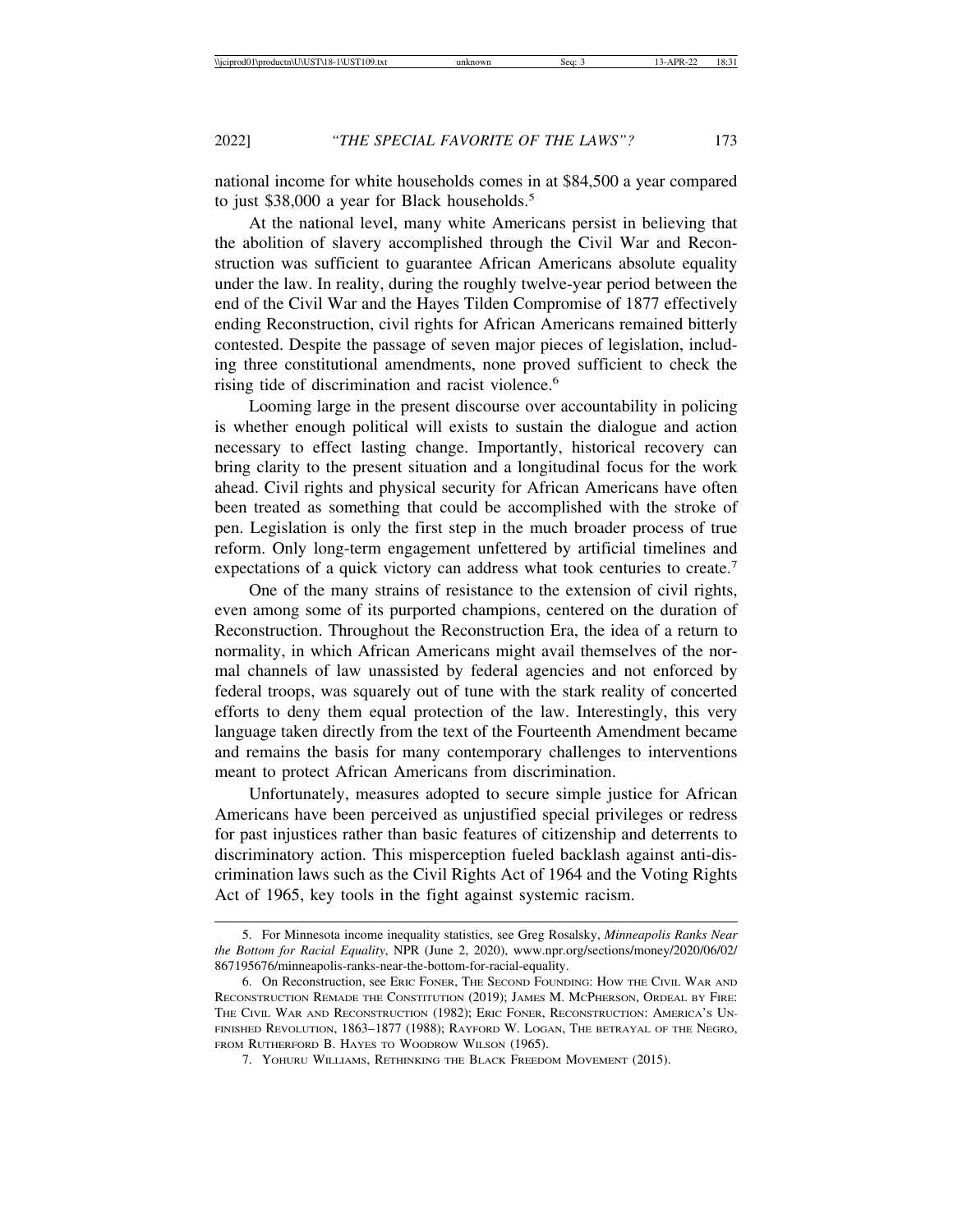This viewpoint also developed in the aftermath of the Civil War; it was most clearly articulated by the United States Supreme Court in the Civil Rights Cases of 1883.<sup>8</sup> Echoes of this claim continue to dominate contemporary discourse over efforts to ensure absolute equality before the law for African Americans in key areas, such as the exercise of the elective franchise. As an example of historical recovery, the history of the Civil Rights Cases themselves demonstrate the connective tissue. They link efforts undertaken to end the First Reconstruction in the South and current calls for a Third Reconstruction to finally achieve, regardless of race, the promise of equal citizenship promised in the Fourteenth Amendment. By examining the circumstances of one case tied to the Civil Rights Cases of 1883, we can see through the process of historical recovery the problematic roots of the special privilege's argument.

\*\*\*

In 1908, Oklahoma police charged a young white man named Charles Johnson with stealing thirty bushels of oats. Unable to secure a bondsman, Johnson was set to remain in jail until a generous benefactor came to his aid. Upon learning of his arrest, Bird Gee, who said he had known Johnson since the prisoner's youth, came forward to post the \$500 bond. Aside from the oddity of the theft, what made the story newsworthy was Johnson's benefactor, described by the newspaper as a "wealthy negro."<sup>9</sup>

In fact, Bird Gee was one of the most prosperous and influential Black citizens in Oklahoma City at the time. Born in Missouri around 1844, Gee served in the Civil War. Like many African Americans after the war, he migrated to Kansas. There in 1873, he unsuccessfully ran to become the constable of Doniphan County. That same year, further conveying his commitment to civic engagement, he also served as secretary of the Colored Farmer's Club of Highland, Kansas.<sup>10</sup> Gee, a talented entrepreneur, migrated to Oklahoma sometime in the late 1800s and succeeded as a realtor and undertaker. While the newspaper hinted at Gee's fortune and standing in the community, it is unlikely that many of his white neighbors were aware of the forces that drove him to relocate. Chances are, they did not

<sup>8.</sup> Civil Rights Cases, 109 U.S. 3 (1883).

<sup>9.</sup> *He Liked Oats*, MUSKOGEE TIMES-DEMOCRAT, Feb. 28, 1908, at 5. On the life of Bird Gee, see AMINA HASSAN, LOREN MILLER: CIVIL RIGHTS ATTORNEY AND JOURNALIST (2015); LOREN MILLER, THE PETITIONERS: THE STORY OF THE SUPREME COURT OF THE UNITED STATES AND THE NEGRO (1966).

<sup>10.</sup> *See* HASSAN, *supra* note 9; MILLER, *supra* note 9. On Black migration to Kansas after the Civil War, see NELL IRVIN PAINTER, EXODUSTERS: BLACK MIGRATION TO KANSAS AFTER RECON-STRUCTION (1976).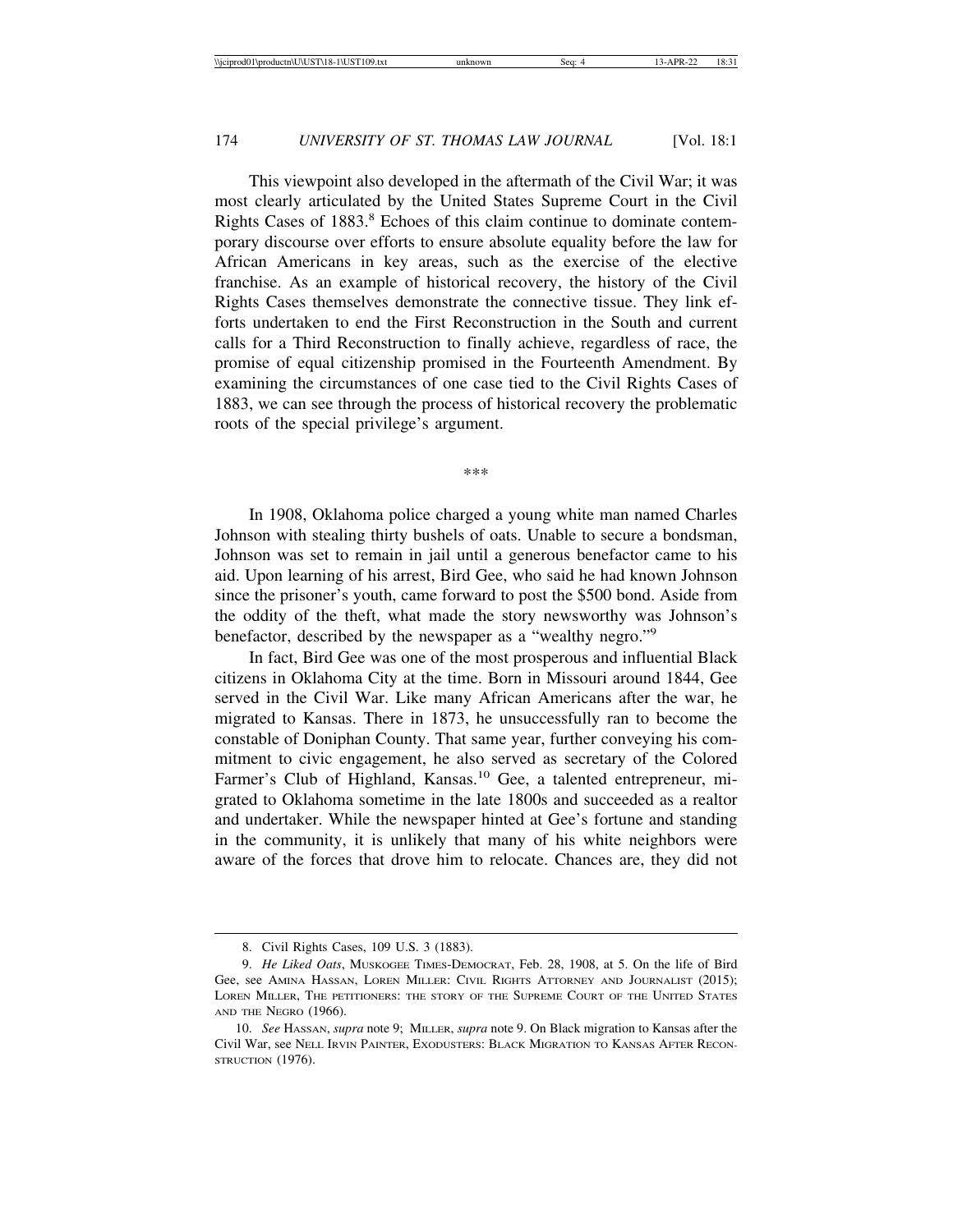know of his role in one of the most notorious landmark Supreme Court cases of the era, the Civil Rights Cases of 1883.<sup>11</sup>

Some thirty-three years before being highlighted for his success in Oklahoma, in October of 1875, Gee was residing in Hiawatha, Kansas where he registered as a guest at a local hotel. When the dinner bell rang later that day, Gee joined his fellow boarders in the dining room to await service. His presence clearly rankled one patron, who upon seeing Gee take a seat, left the table to complain to the owner, David Stanley. Instead, he encountered Stanley's son, Murray. After listening to the complaint, Murray went to the dining room and, after a brief verbal exchange, forcibly ejected Gee from his seat.<sup>12</sup> Flustered and humiliated by this treatment, Gee hastily gathered his belongings and found other accommodations.<sup>13</sup>

Prior to 1875, Gee enjoyed very little protection from this type of discriminatory behavior until the passage of the Civil Rights Act of 1875, which was destined to become the last of the great Reconstruction Era laws. The law prohibited discrimination in places of public accommodation, including inns, public amusement venues, and restaurants. Cognizant of the new directive, Gee filed a complaint with U.S. District Attorney George R. Peck. After a brief investigation, Peck charged the father and son with violating the decree. On April 14, 1876, Murray Stanley alone was indicted by a federal grand jury for refusing the privileges of an inn to a person of color.14 He appealed the decision to the federal circuit court, arguing that Congress lacked constitutional authority to enact a public accommodations law. Unable to reach a decision, the circuit court sent the matter to the U.S. Supreme Court.<sup>15</sup>

Predictably, the case caused quite a stir in the region. White people opposed to the extension of civil rights to African Americans decried the bill as a transgression on *their* civil rights—specifically, their freedom of association. They further framed the bill as a mechanism to reward African Americans for acts of discrimination that afforded them a special legal status denied to white people. "Now what do you think of that fearful civil rights bill?" observed a Kansas editorial published in the *Waterville Telegraph*. 16 "There is no doubt but that the negro will get judgement [sic] for

<sup>11.</sup> U.S. Civil War Pension Index, *microformed on* NAI No. T288, Roll 170 (National Archives); *Colored Farmer's Club of Highland*, THE KANSAS CHIEF, (Sol Miller, ed.) Sept. 25, 1873, at 3.

<sup>12.</sup> THE HOLTON RECORDER, (Beck & Shiner, ed.) Apr. 13, 1876, at 4; *On Run for Constable*, THE KANSAS CHIEF, Mar. 27, 1873, at 2.

<sup>13.</sup> Civil Rights Cases, 109 U.S. 3 (1883); MILLER, *supra* note 9, at 3–4.

<sup>14.</sup> Civil Rights Cases, 109 U.S. at 4.

<sup>15.</sup> *Id.*

<sup>16.</sup> *Various Items from the State Capitol*, Waterville Telegraph, Apr. 14, 1876 at 2; *White Cloud Items*, THE KANSAS CHIEF, Apr. 6, 1876 at 3.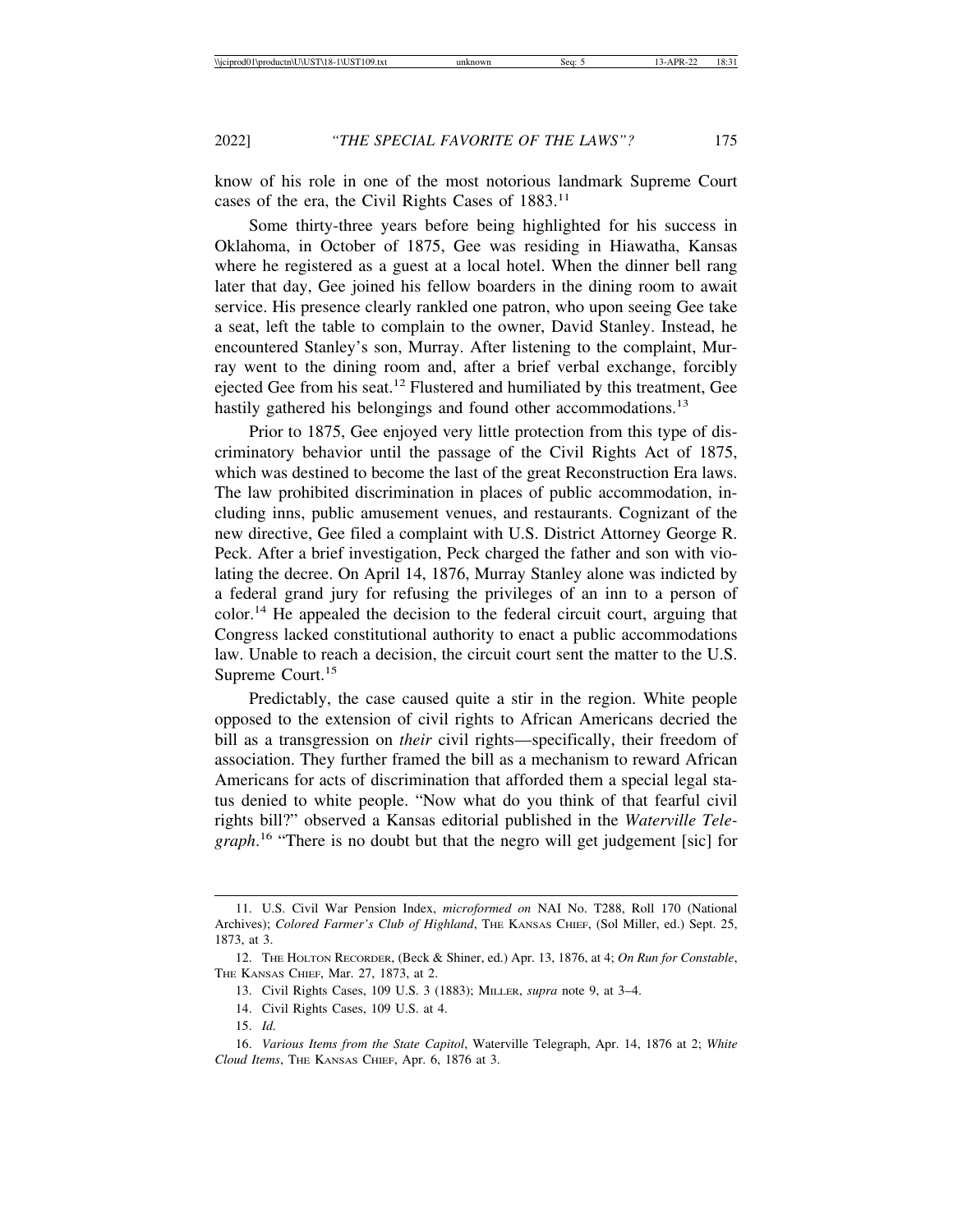\$1000. If the said parties would refuse to board a white man, he would just have to stand it. like a little man."<sup>17</sup>

Despite the editorialist's effort to paint the law as a grant of special privileges to the descendants of slaves, the law was clearly necessary to ensure a baseline of equality for African Americans. In the aftermath of the war, it addressed efforts undertaken to relegate Black people to secondclass citizenship. As Gee explained to Peck, he arrived at the dining room first and simply desired to be treated with the same courtesy and respect as other patrons. The humiliation he endured, including being forcibly ejected from his seat, meant he paid first-class fare for second-class treatment.

Of course, Gee was not the only person of color to suffer such indignities. Such incidents became common after the Civil War, sparking several legal challenges around the nation, including the 1867 case of *The West Chester & Philadelphia Railroad Company* (WC & PRR) *v. Mary Miles*. 18

Miles brought suit against the railroad company after her ejection for refusing the conductor's demand to move to the colored section. Presupposing future appeals to segregation based on a dubious claim of public safety, the railroad asserted that it was "not unreasonable . . . to seat passengers so as . . . to prevent contacts . . . arising from natural . . . repugnancies, which are liable to breed disturbances by promiscuous sitting."19 The court, however, decided in favor of Miles, noting that the carrier "could not compel plaintiff to change her seat simply on account of her color."<sup>20</sup>

Undaunted, WC & PRR appealed the lower court's ruling to the Pennsylvania Supreme Court, which heard the case in April of 1867. Writing for the majority, Republican Justice Daniel Agnew sided with the railroad. While agreeing with the premise that a common carrier could not decline to take a passenger based on skin color, he nevertheless agreed with the railroad that it was "not unreasonable to assign places . . . to passengers of each color" if the accommodations were equally comfortable, safe, and convenient.21 To underscore his point, Agnew drew an analogy to the "ladies' car," which he proclaimed, "implies no loss of equal right on the part of the excluded sex . . . or the use of separate cars to separate civilian passengers from military transports."<sup>22</sup>

In coming to this conclusion, Justice Agnew acknowledged, but chose to overlook, a March 1867 state law that specifically forbade railroad com-

<sup>17.</sup> *Various Items from the State Capitol*, *supra* note 16, at 2.

<sup>18.</sup> On the Miles case, see MIA BAY, TRAVELING BLACK: A STORY OF RACE AND RESIS-TANCE (2021); MARK E. DIXON, THE HIDDEN HISTORY OF CHESTER COUNTY: LOST TALES FROM THE DELAWARE & BRANDYWINE VALLEYS (2011). *See also* Ali Roseberry-Polier, *Taking History to the Streets with Preservation Activism*, Hidden City Philadelphia, June 6, 2018, hiddencity phila.org/2018/06/taking-history-to-the-streets-with-preservation-activism.

<sup>19.</sup> *See* West Chester & Phila. R.R. Co. v. Miles, 55 Pa. 209, 209 (1867).

<sup>20.</sup> *Id.* at 210.

<sup>21.</sup> *Id.* at 211.

<sup>22.</sup> *Id.*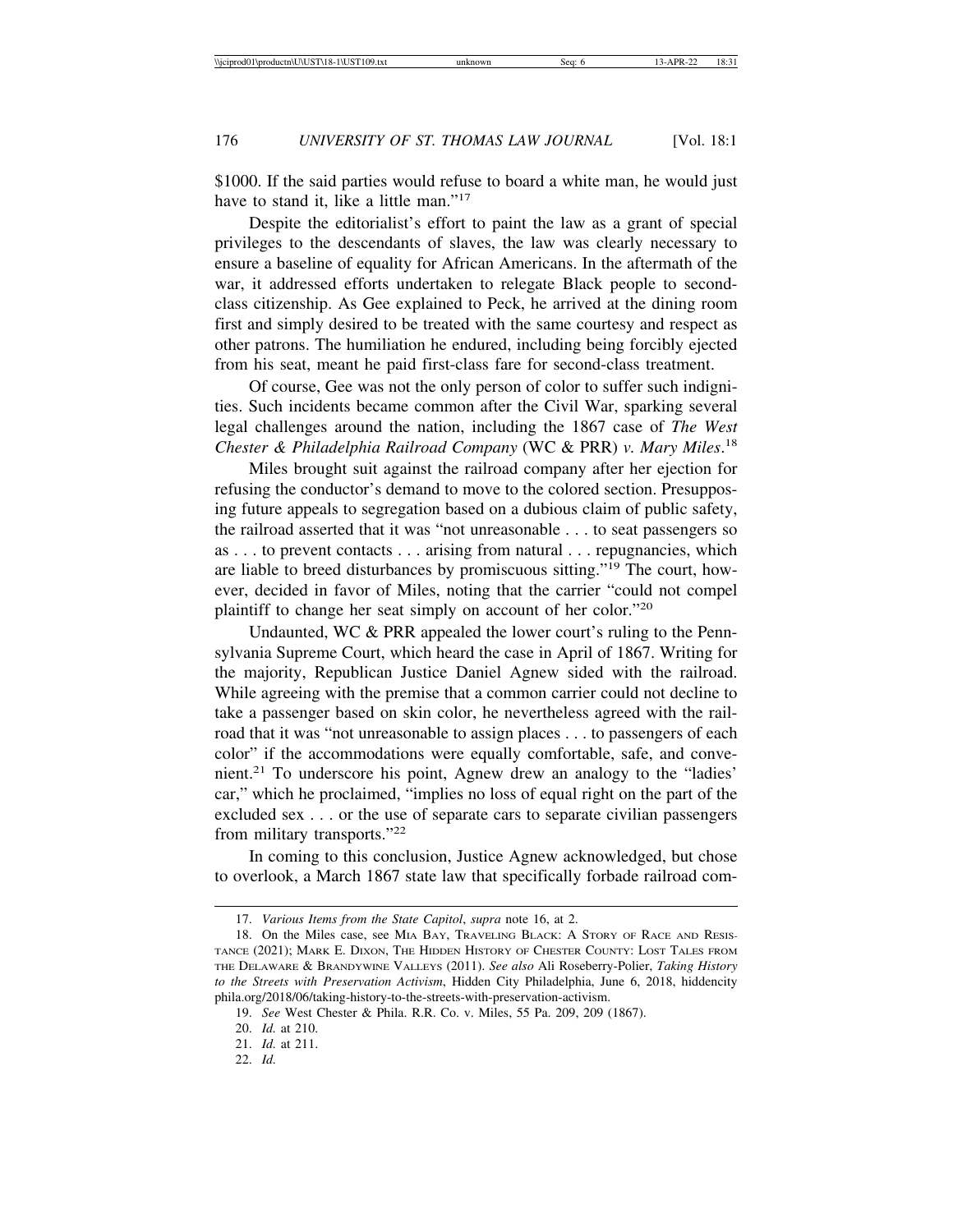panies from discriminating based on race. The law, prohibiting "any passenger railway company from excluding any race of people from its passenger cars on account of color," was first introduced by State Senator Morrow B. Lowry in 1865.<sup>23</sup> Agnew maintained that this law was not relevant because it passed after the incident involving Miles.

While the passage of the Lowry law made the Court's decision moot, the decision would later be cited by the U.S. Supreme Court as a key precedent in the landmark case of *Plessy v. Ferguson* (1896).<sup>24</sup> Thus, like Gee's case, an action brought to address the use of racial discrimination later became one of many precedents used to justify the constitutionality of the "separate but equal" doctrine.

Importantly, Agnew's ruling demonstrated that the Republican Party, often touted as the Party of Lincoln, was by no means uniform on the issue of civil rights for African Americans. Speaking in support of the bill that ultimately became the Civil Rights Act of 1875 in December of 1873, African American Republican Representative Joseph H. Rainey of South Carolina laid the issue squarely before his fellow legislators. "We, sirs," he observed, "would not ask of this Congress as a people that they should legislate for us specifically as a class if we could only have those rights which this bill is designed to give us accorded us without this enactment."<sup>25</sup> Cautioning his colleagues not to overlook the pervasiveness of segregation, Rainey further explained:

We do not ask the passage of any law forcing us upon anybody who does not want to receive us. But we do want a law enacted that we may be recognized like other men in the country. Why is it that colored members of Congress cannot enjoy the same immunities that are accorded to white members? Why cannot we stop at hotels here without meeting objection? Why cannot we go into restaurants without being insulted? We are here enacting laws for the country and casting votes upon important questions; we have been sent here by the suffrages of the people, and why cannot we enjoy the same benefits that are accorded to our white colleagues on this floor?<sup>26</sup>

"I say to you, gentlemen . . ." he maintained, "that the negro will never rest until he gets his rights." He continued, "We ask them because we know it is proper, not because we want to deprive any other class of the rights and immunities they enjoy, because they are granted to us by the law of the land $"27$ 

<sup>23.</sup> Dixon, *supra* note 18, at 71.

<sup>24.</sup> Plessy v. Ferguson, 163 U.S. 537 (1896).

<sup>25.</sup> CONG. GLOBE, 43rd Cong., 1st Sess. 343–44 (1874) (Statement of Rep. Joseph Rainey addressing the Civil Rights Bill of 1875 on December 19, 1873).

<sup>26.</sup> *Id.*

<sup>27.</sup> *Id.*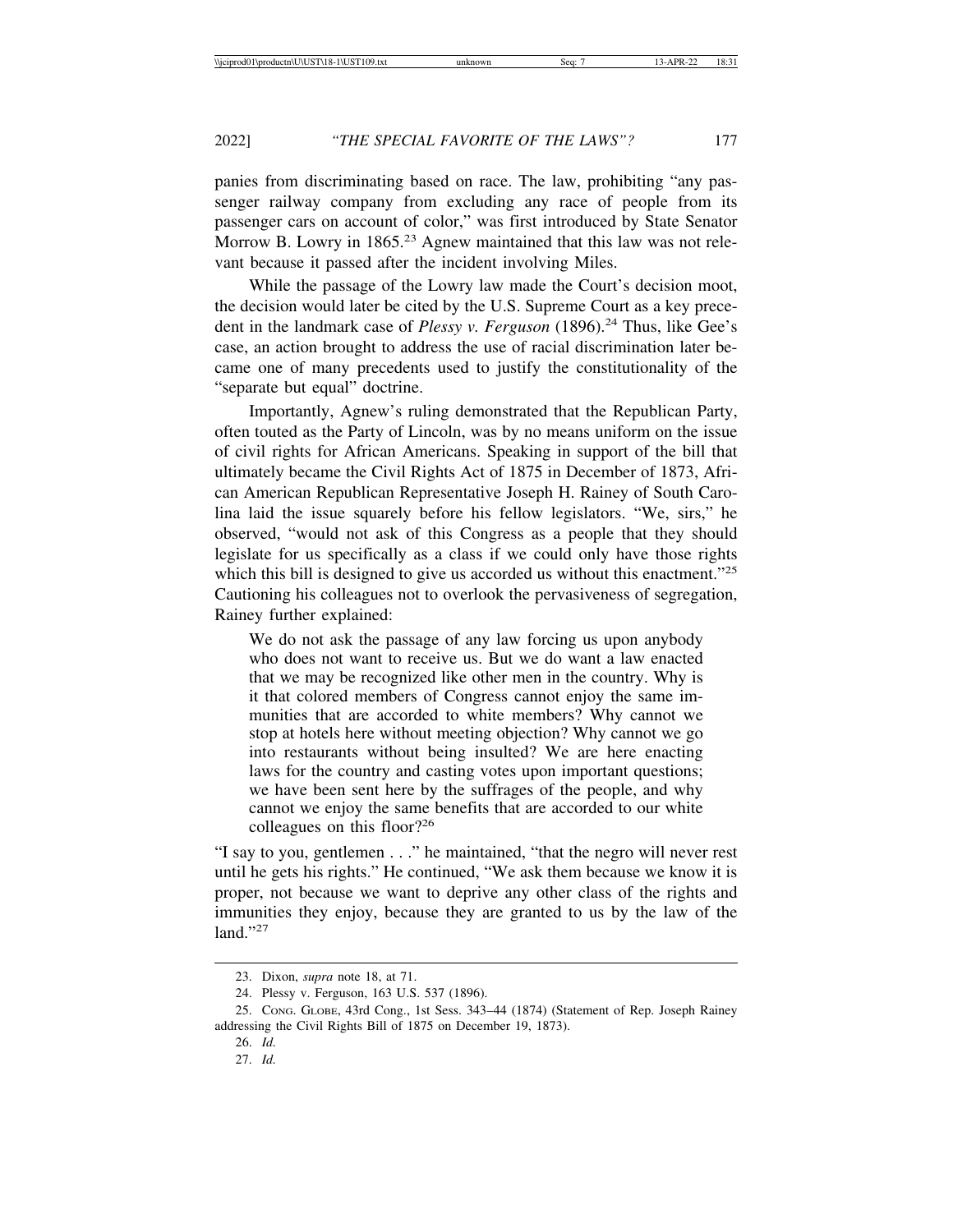Although the Senate ultimately passed the bill by a vote of thirty-eight to twenty-six on February 27, 1875, and paved the way for it to become law on March 1, Stanley's challenge expressed many of the concerns that had been voiced in opposition to its adoption. By the time the Supreme Court was set to rule on Stanley's and four other public accommodations cases under the banner of the Civil Rights Cases in 1883, African American civil rights, at least regarding access to places of public accommodation, remained largely in limbo. African Americans were keenly aware of the import of the coming decision. The nearly six-year hiatus between when many of the plaintiffs filed suit and the decision was already a disappointment. This dissatisfaction was nothing in comparison to the disillusionment that followed the publication of the Court's opinion.

Writing for the eight-person majority, Justice Joseph Bradley held that the Civil Rights Act of 1875 was unconstitutional on the grounds that it exceeded the scope of the "equal protection" clause of the Fourteenth Amendment.<sup>28</sup> The Court held it applied only to actions taken by state actors and not private individuals.<sup>29</sup>

In an oft-quoted passage echoing the spirit of the challenge to the law raised in the Kansas editorial, Justice Bradley questioned not only the constitutionality of the law but the efficacy of additional civil rights legislation. "When a man has emerged from slavery," Bradley maintained,

and, by the aid of beneficent legislation, has shaken off the inseparable concomitants of that state, there must be some stage in the progress of his elevation when he takes the rank of a mere citizen and ceases to be the special favorite of the laws, and when his rights as a citizen or a man are to be protected in the ordinary modes by which other men's rights are protected.<sup>30</sup>

Justice Bradley's words mocked the lived experience of African Americans in this period, including the fear and uncertainty that dogged ordinary tasks such as renting a room or taking the trolley. As early as 1866, in a speech at the Eleventh National Women's Rights Convention, Frances Ellen Watkins Harper revealed how "I, as a colored woman, have had in this country an education which has made me feel as if I were in the situation of Ishmael, my hand against every man, and every man's hand against me."<sup>31</sup> She offered an example, "Let me go tomorrow morning and take my seat in one of your street cars[.] I do not know that they will do it in New York, but

<sup>28.</sup> Civil Rights Cases, 109 U.S. 3, 25.

<sup>29.</sup> *Id.* at 24–25.

<sup>30.</sup> *Id.* at 25; *see also* LAWRENCE GOLDSTONE, INHERENTLY UNEQUAL: THE BETRAYAL OF EQUAL RIGHTS BY THE SUPREME COURT, 1865–1903 (2011).

<sup>31.</sup> *See* Frances Ellen Watkins Harper, Address at Eleventh National Women's Rights Convention: We Are All Bound Up Together (May 1, 1866).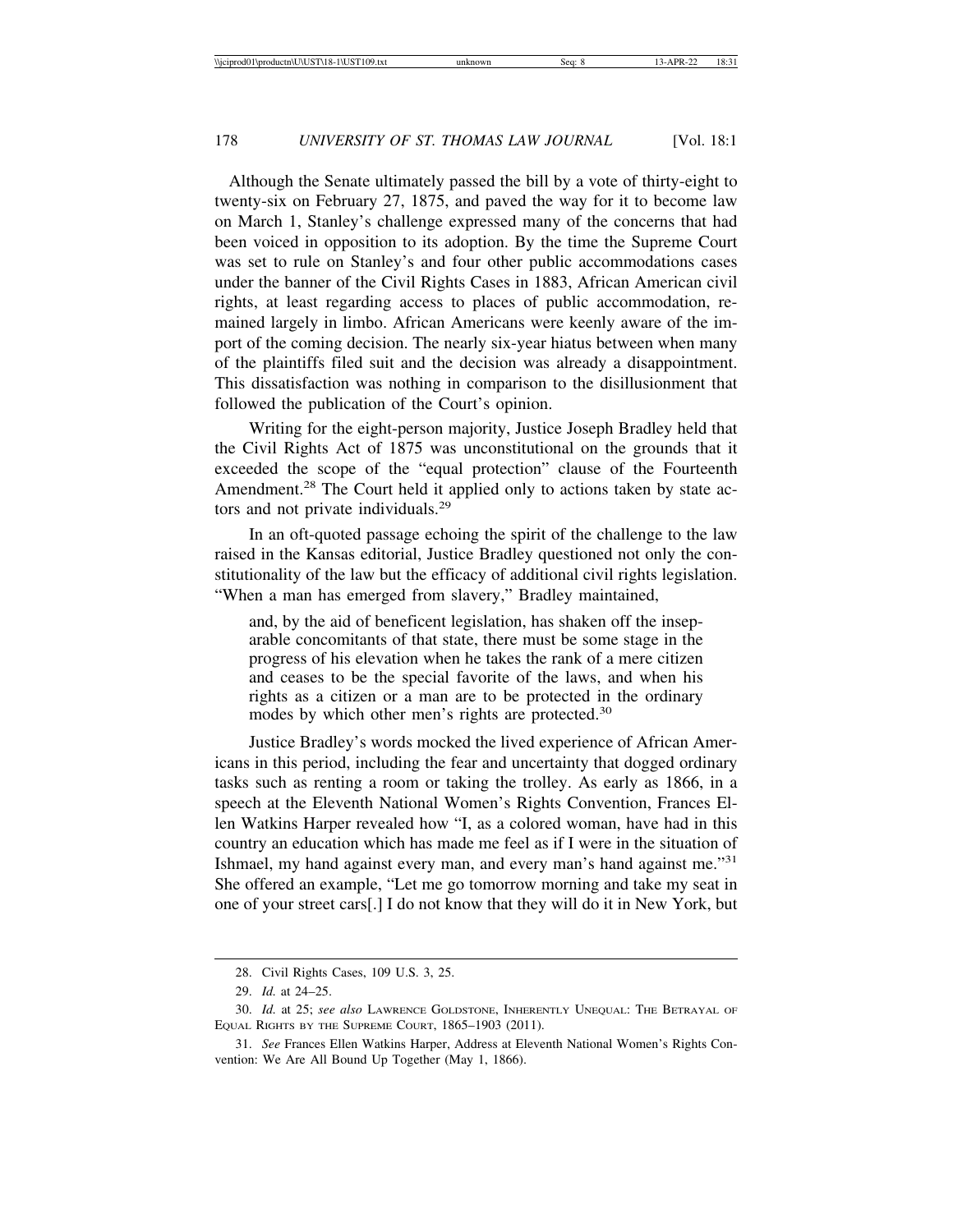they will in Philadelphia — and the conductor will put up his hand and stop the car rather than let me ride."<sup>32</sup>

Harper underscored the compounding impact of the harm. As she told those gathered in 1866, "Today I am puzzled where to make my home. I would like to make it in Philadelphia, near my own friends and relations. But if I want to ride in the streets of Philadelphia, they send me to ride on the platform with the driver."<sup>33</sup>

Rather than providing certainty for African Americans on this front, the Court's ruling had the opposite effect. It removed the only federal law aimed at prohibiting racial discrimination by private individuals and businesses, opening the door for increased discrimination.

While African Americans were clearly disappointed, the Court's decision was met with stunned approval of the law's detractors and of those committed to the maintenance of white supremacy. "The opinion is a surprise to the country," observed an editorial in the Hiawatha Kansas *Brown County Word*, "but it is good law, it will stand, and it agrees with the prejudices of almost every white man, woman and child in the United States."34 An editorial in the *Natchez Weekly Democrat* came to a similar conclusion. "The civil rights bill was, conceived in a spirit of hatred during a period of national madness. The return of good feeling has brought about its nullification and we think the whole country feels that a useless load has been lifted from Its [sic] shoulders that was grievous to every section of the country."35 The *Kansas City Chief* arrived at a similar conclusion. "This decision will have a bad effect, in some respects, and in others a salutary one," the newspaper observed in an article aptly entitled, "Civil Rights Law Dead."36 "The ones to suffer," the newspaper concluded, "will be chiefly the upstarts, who persisted in forcing themselves among people who could not appreciate them, simply because they thought the law would uphold them. Those colored people who were content to keep with their own class, will never feel the difference."<sup>37</sup>

The missed opportunity for the law to function as a deterrent to future discriminatory action was highlighted by the response to the ruling in the District of Columbia. As a federal jurisdiction, it would remain enforceable there. An editorial in the *Lincoln Bee* observed, "There are several suits pending in the District, and the reference made to these in Justice Bradley's opinion caused some consternation among hotel and restaurant men, who imagine it will operate disastrously to them. The strong intimation that the

<sup>32.</sup> *Id.*

<sup>33.</sup> *Id.*

<sup>34.</sup> *The Civil Rights Cases*, BROWN COUNTY WORLD, Oct. 25, 1883, at 2.

<sup>35.</sup> THE WEEKLY DEMOCRAT, Oct. 24, 1883, at 4.

<sup>36.</sup> *Civil Rights Law Dead*, THE KANSAS CHIEF, Oct. 18, 1883, at 2.

<sup>37.</sup> *Id.*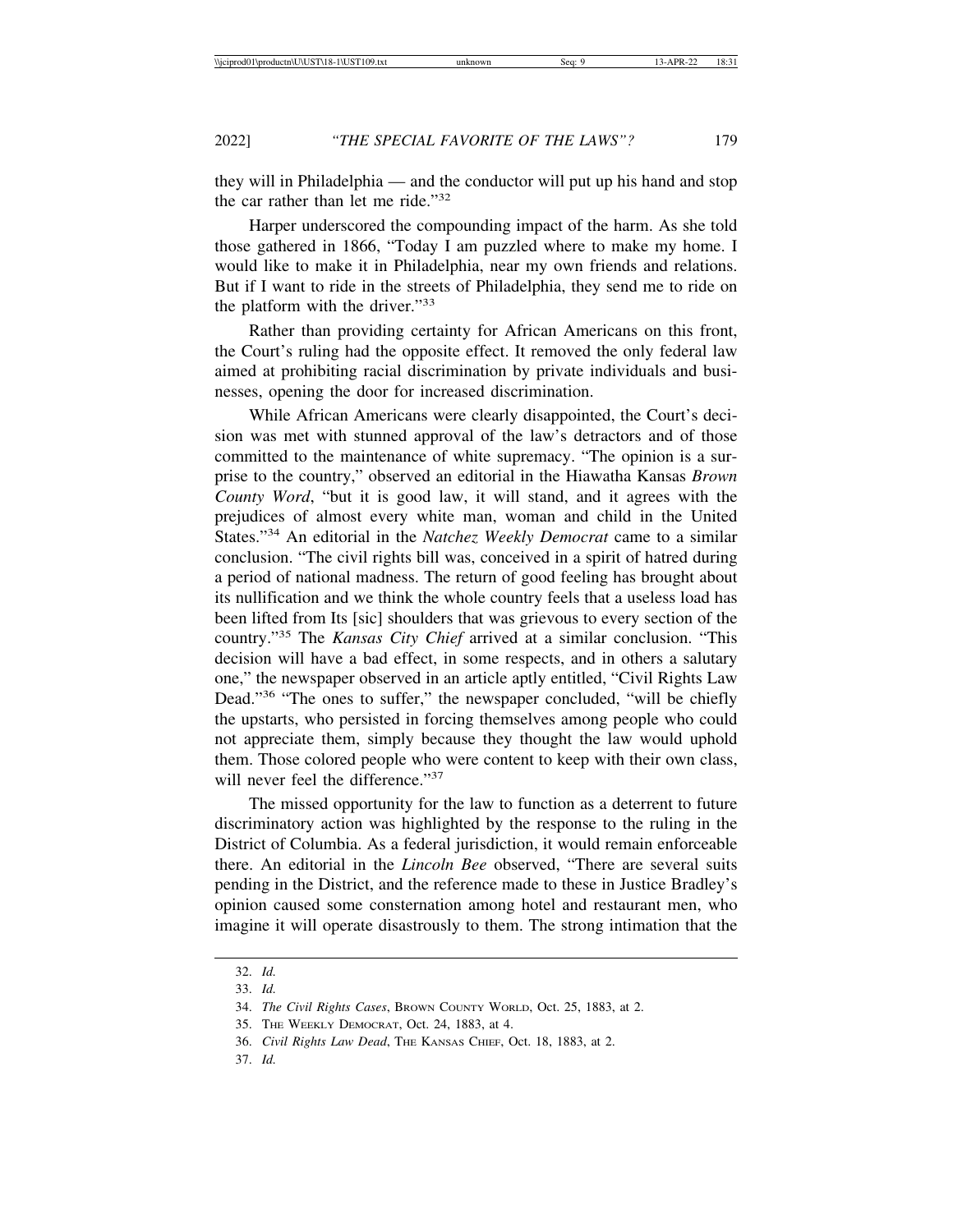law of Congress is operative in the District of Columbia while not deciding the question pending as to the District is construed as authoritative."<sup>38</sup>

African Americans saw the outcome very differently. Even before the case was decided, they could not always be sure of the law's enforcement, especially in the states of the former Confederacy. Activists were keenly aware of the impact of the court's decision, framing it as another blow to absolute equality before the law. African American civil rights activists Frederick Douglass and A.M.E. Bishop Henry McNeil Turner were among the most vocal critics. Turner saw in the framework of Justice Bradley's opinion what he termed, "those famous FIVE DEATH DEALING DECI-SIONS" as the Court's final capitulation to white supremacy.<sup>39</sup>

Turner did not mince words in affixing blame for the Court's motivation, despite its political affiliation with the Party of Lincoln, to support white supremacy. "It is not hinted that this Republican Supreme Court had caused it to be noised abroad what their 'finding' would be if the 'law' was inquired into," Turner observed.<sup>40</sup> "The Court, it is said," he continued,

 could see, and only see, Negroes in Kansas and Missouri intermingling with white persons, in hotels and inns; Negroes, in California and New York, associating, on equal terms, with Caucasians in theatres; and Negroes in the presence of those free from the taint of African blood, in the parlor-cars of Tennessee. These sights completely blinded the eyes of the, at other times, learned Judges, and one of their number, not too full of indignation for utterance, proclaimed aloud, these things may not be; these pictures shall not in future be produced; the law is unconstitutional; and all of the other members, save one, said, Amen!<sup>41</sup>

Turner singled out for praise Justice John Marshall Harlan whose singular dissent from the majority opinion reverberates powerfully in our contemporary moment. Justice Harlan alone seemed to recognize that only positive action, in the form of affirmative legislation, could ensure for African Americans a fair chance at real equality—free from discriminatory practices. He also recognized the unique historical circumstances that informed the necessity of such laws. "The one underlying purpose of congressional legislation," Justice Harlan stated, "has been to enable the black race to take the rank of mere citizens."42 Furthermore, he argued, "The difficulty has been to compel a recognition of their legal right to take that rank, and to secure the enjoyment of privileges belonging, under the law, to them as a

<sup>38.</sup> LINCOLN BEACON, Oct. 25, 1883, at 2.

<sup>39.</sup> HENRY MCNEAL TURNER, CIVIL RIGHTS. THE OUTRAGE OF THE SUPREME COURT OF THE UNITED STATES UPON THE BLACK MAN. REVIEWED IN A REPLY TO THE NEW YORK "VOICE," THE GREAT TEMPERANCE PAPER OF THE UNITED STATES, 3 (1889) *microformed on* Davis Libr., Univ. of N.C. at Chapel Hill (2000), http://docsouth.unc.edu/church/turnercivil/menu.html.

<sup>40.</sup> *Id.* at 6–7.

<sup>41.</sup> *Id.* at 7.

<sup>42.</sup> Civil Rights Cases, 109 U.S. 3, 61 (1883).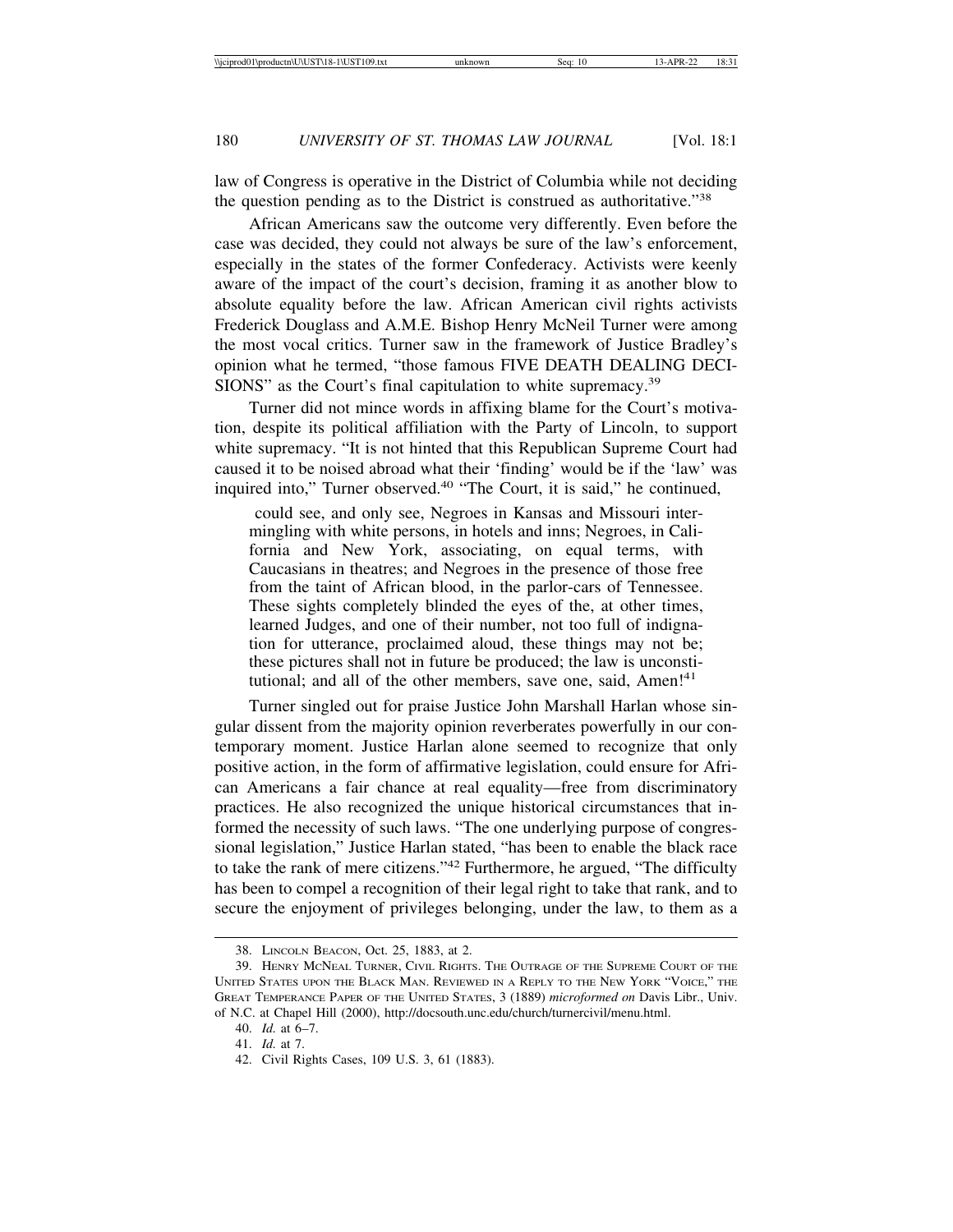component part of the people for whose welfare and happiness government is ordained."43 In a moment of historical recovery, Justice Harlan maintained, "At every step in this direction, the nation has been confronted with class tyranny, which a contemporary English historian says is, of all tyrannies, the most intolerable, 'for it is ubiquitous in its operation, and weighs, perhaps, most heavily on those whose obscurity or distance would withdraw them from the notice of a single despot.'"44

Contemplating both the immediate and long-term implications of the Court's decision, Justice Harlan somberly added,

To-day it is the colored race, which is denied, by corporations and individuals wielding public authority, rights fundamental in their freedom and citizenship. At some future time, it may be some other race that will fall under the ban. If the constitutional amendments be enforced, according to the intent with which, as I conceive, they were adopted, there cannot be, in this republic, any class of human beings in practical subjection to another class, with power in the latter to dole out to the former just such privileges as they may choose to grant. The supreme law of the land has decreed that no authority shall be exercised in this country upon the basis of discrimination, in respect of civil rights, against freemen and citizens because of their race, color, or previous condition of servitude. To that decree—for the due enforcement of which, by appropriate legislation, congress has been invested with express power—everyone must bow, whatever may have been, or whatever now are, his individual views as to the wisdom or policy, either of the recent changes in the fundamental law, or of the legislation which has been enacted to give them effect.<sup>45</sup>

Justice Harlan's forecast came to pass just thirteen years later with the Supreme Court's ruling in *Plessy v. Ferguson* (1896).<sup>46</sup> The doctrine of "separate but equal" effectively created two tiers of citizenship. With *Plessy*, the class of people Justice Bradley previously contended were becoming "the special favorites of the law" were relegated to the back of the bus, the side door of the theatre, and other prescribed spaces marked by the legal designation "Colored."47 Justice Bradley likened the necessity for additional legislation to protect African Americans from additional acts of discrimination to "running the slavery argument into the ground,"48 but no aspect of American life or culture, from lunch counters to cemeteries, subsequently escaped the tentacles of Jim Crow segregation.

48. *Id.* at 24.

<sup>43.</sup> *Id.*

<sup>44.</sup> *Id.*

<sup>45.</sup> *Id.* at 62.

<sup>46.</sup> *See* Plessy v. Ferguson, 163 U.S. 537 (1896).

<sup>47.</sup> Civil Rights Cases, 109 U.S. at 62.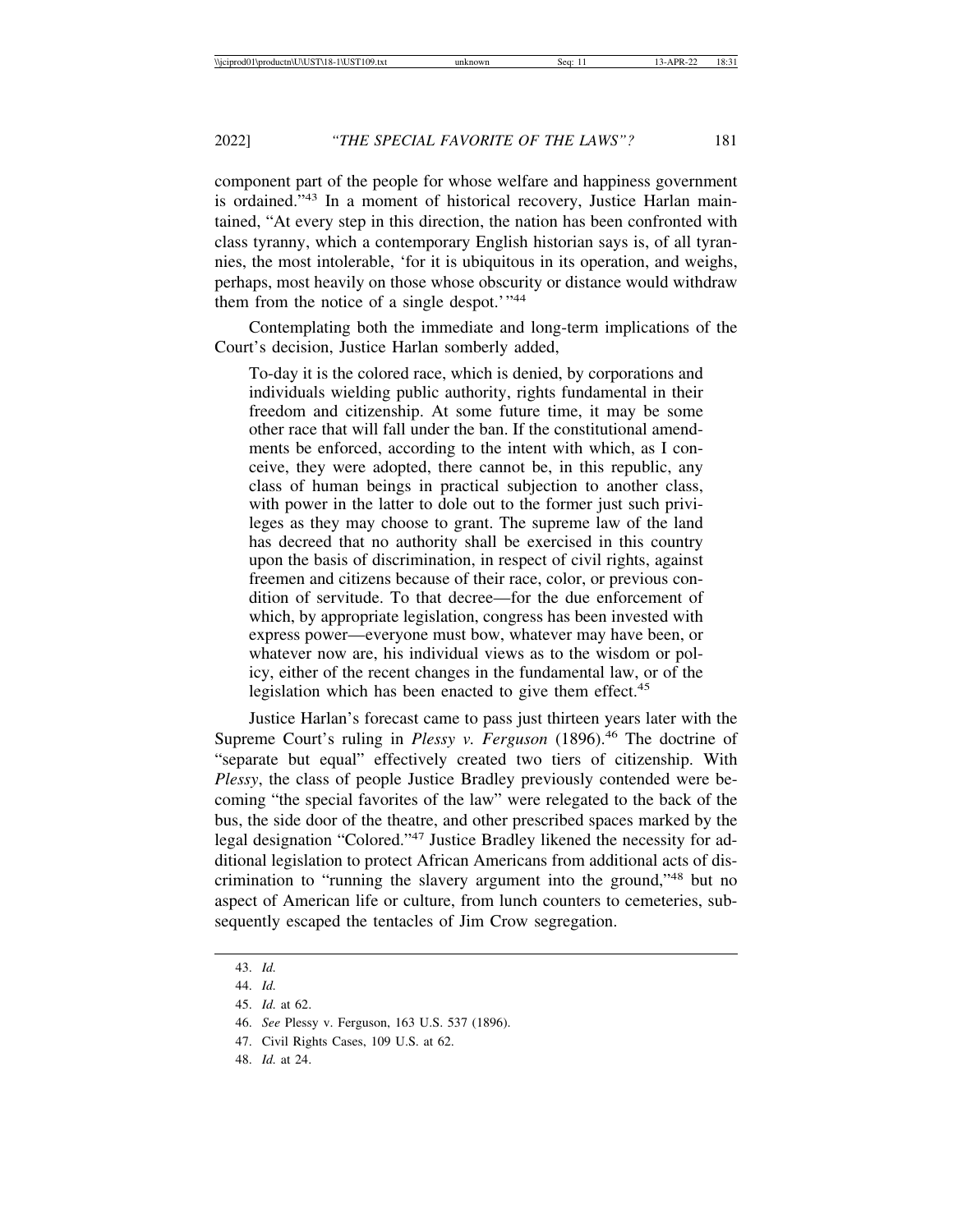Justice Harlan, of course, also offered a spirited dissent from the majority in *Plessy*. "Our constitution is colorblind, and neither knows nor tolerates classes among citizens. . . . The arbitrary separation of citizens on the basis of race, while they are on a public highway, is a badge of servitude wholly inconsistent with the civil freedom and the equality before the law established by the Constitution."<sup>49</sup>

Justice Harlan did not mean "color blindness" in the same way it is sometimes invoked today to challenge race-specific legislation, but rather to highlight the necessity of laws to protect African Americans and other minorities from the tyranny of white supremacy. The language of the Constitution itself did not acknowledge such racial classifications. Moreover, Justice Harlan understood for the larger principles upon it was framed to have real meaning, legislators should check the impulse toward segregation and other forms of discriminatory action that undermined the principle of citizenship and the equal protection of the law. In the parlance of today, Justice Harlan understood it would not suffice for the law simply to be not racist, but instead it must be antiracist, with a range of actions to remediate, correct, and prevent acts of discrimination.

Justice Harlan's opinion was the minority view. In the decades following the Court's ruling in *Plessy*, African American activists once again set their sights on challenging the roots of inequality within the law. In the two decades after the end of World War II, coupled with the rise of nonviolent direct action, these efforts bore fruit in successful legal challenges to state sanctioned segregation in housing, higher education, and transportation. In tandem, both trajectories undermined the precedent established in *Plessy* that culminated in the ultimate repudiation of the "separate but equal" doctrine in the Court's opinion in *Brown v. Board of Education*. 50

Even with Justice Harlan's dissenting opinion becoming the majority view, the Second Reconstruction faced the same conundrum that plagued the first. As Michael Klarman documented, the backlash against *Brown v. Board of Education* fueled massive resistance in the South.<sup>51</sup> The passage of the Civil Rights Act of 1964 and the Voting Rights Act of 1965 faced similar opposition. As in 1875, the Civil Rights Act of 1964 inspired fear and was met with fierce opposition by those who viewed steps toward affirmative rights for African Americans as a grant of special privileges. The law served as a hallmark of the Second Reconstruction, as the civil rights movement came to be known, but was dogged by the reverberations of the Court's opinion in the Civil Rights Cases of 1883. Instead of being viewed as a remedy for past historical injustices that made such corrections neces-

<sup>49.</sup> Plessy v. Ferguson, 163 U.S. at 559, 562.

<sup>50.</sup> Brown v. Bd. of Educ., 347 U.S. 483 (1954).

<sup>51.</sup> Michael J. Klarman, *How Brown Changed Race Relations: The Backlash Thesis*, 81 J. AM. HIST., 81-118, n.1 (1994); MICHAEL J. KLARMAN, FROM JIM CROW TO CIVIL RIGHTS: THE SUPREME COURT AND THE STRUGGLE FOR RACIAL EQUALITY (2004).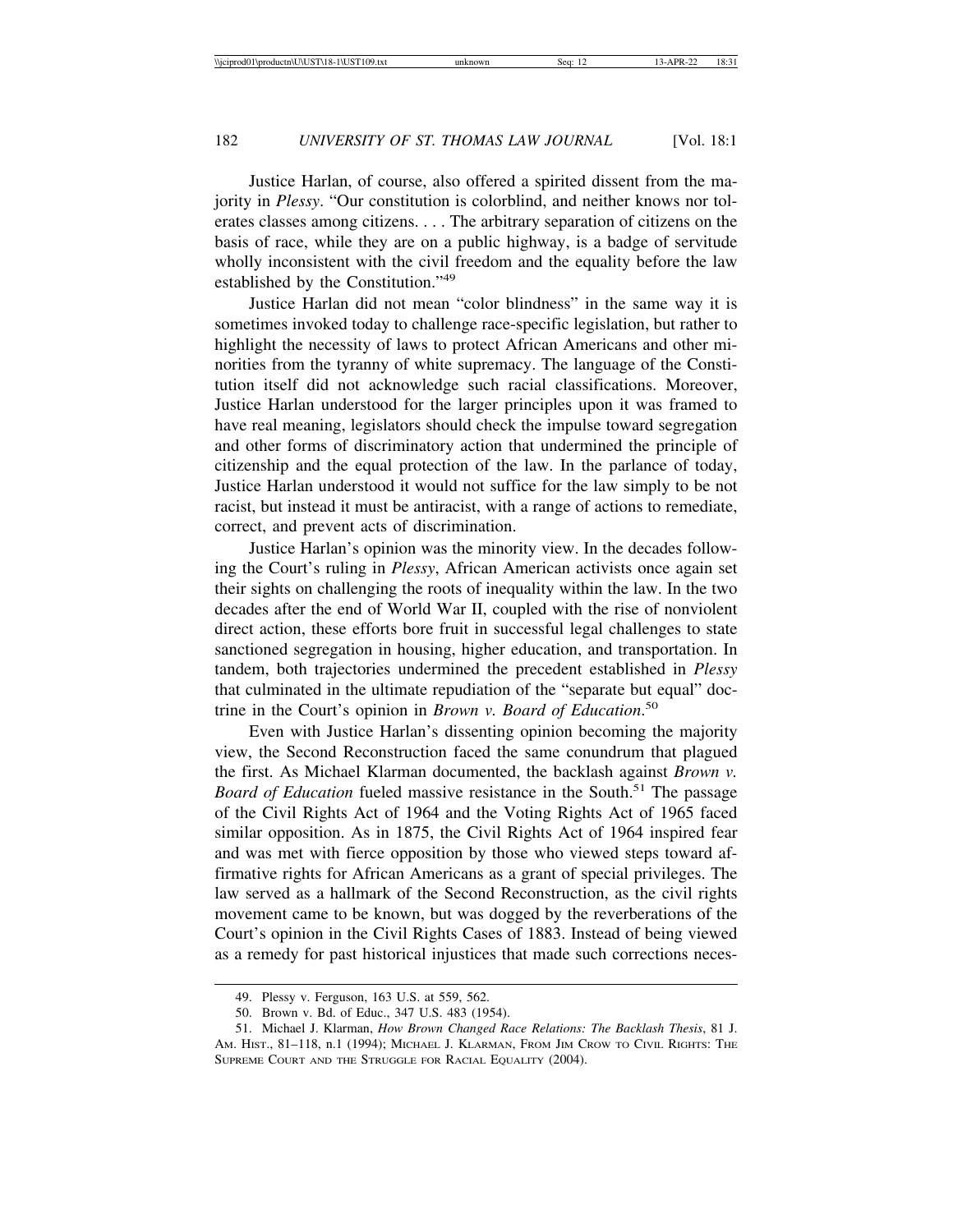sary, opposition to affirmative action framed it as a grant of special privileges to African Americans, creating unfair advantages.

In addition, pressure continued to sunset so-called entitlement programs based on similar reasoning from the Reconstruction Era. Christopher Edley Jr. and Gene B. Sperling conceptualized the problem in a June 1989 editorial in *The Washington Post*, aptly titled, "Have We Really 'Done Enough' for Civil Rights?"

The very success of widespread racial exclusion — lasting until just one generation ago — left everyone and no one responsible at the same time. With overt discrimination mostly out of the picture, employers could blame an absence of black workers on educational disadvantage; educators could shrug and point to housing; housing officials and real estate brokers could point to low incomes; and so on. It is fatuous to pretend that the debilitating effects of centuries of servitude — persisting in the sharecropper culture of the South and the jampacked ghettos of the North well into the post-World War II period — can be reversed in a brief period of lukewarm tolerance. Sensible remedies to our great national conundrum are not easy to come by, but a country that cares about its integrity must try. The first step in reaffirming our commitment to the ideals of racial justice is to make another attempt at an honest discussion of our differences on how to achieve it.<sup>52</sup>

Edley and Sperling determined that the three ingredients "needed to renew this generation's effort at Reconstruction [were]: reaffirmation, pragmatism and another way of doing the business of civil rights."53 Without such a commitment in our present moment, we remain susceptible to replicating the mistakes of the past. Justice Harlan's dissent, as well as Bishop Turner's critique, resonate as powerfully today as they did in 1883 and with the same sense of urgency. Efforts to restrict African American voting rights, along with an unwillingness to address issues of discriminatory practices in housing, education, employment, and criminal justice, form the crux of the problem.

More than a century ago W.E.B. Du Bois wrote that, "The problem of the twentieth century is the problem of the color line; the relation of the darker to the lighter races of men in Asia and Africa, in America and the islands of the sea."54 In 2021, the problem of the twenty-first century remains the problem of the color line, reinforced by legacies of injustice that assume equality while reinforcing structures that deny it. The backlash

<sup>52.</sup> Christopher Edley & Gene Sperling, *Have We Really 'Done Enough' for Civil Rights?*, WASH. POST (June 25, 1989), https://www.washingtonpost.com/archive/opinions/1989/06/25/ have-we-really-done-enough-for-civil-rights/1b3fc305-be26-42bd-90c7-a726bdf924b6.

<sup>53.</sup> *Id.*

<sup>54.</sup> W.E.B. DU BOIS, THE SOULS OF BLACK FOLK: ESSAYS AND DRAWINGS 8 (A.C. McClurg & Co., 2d ed. 1903).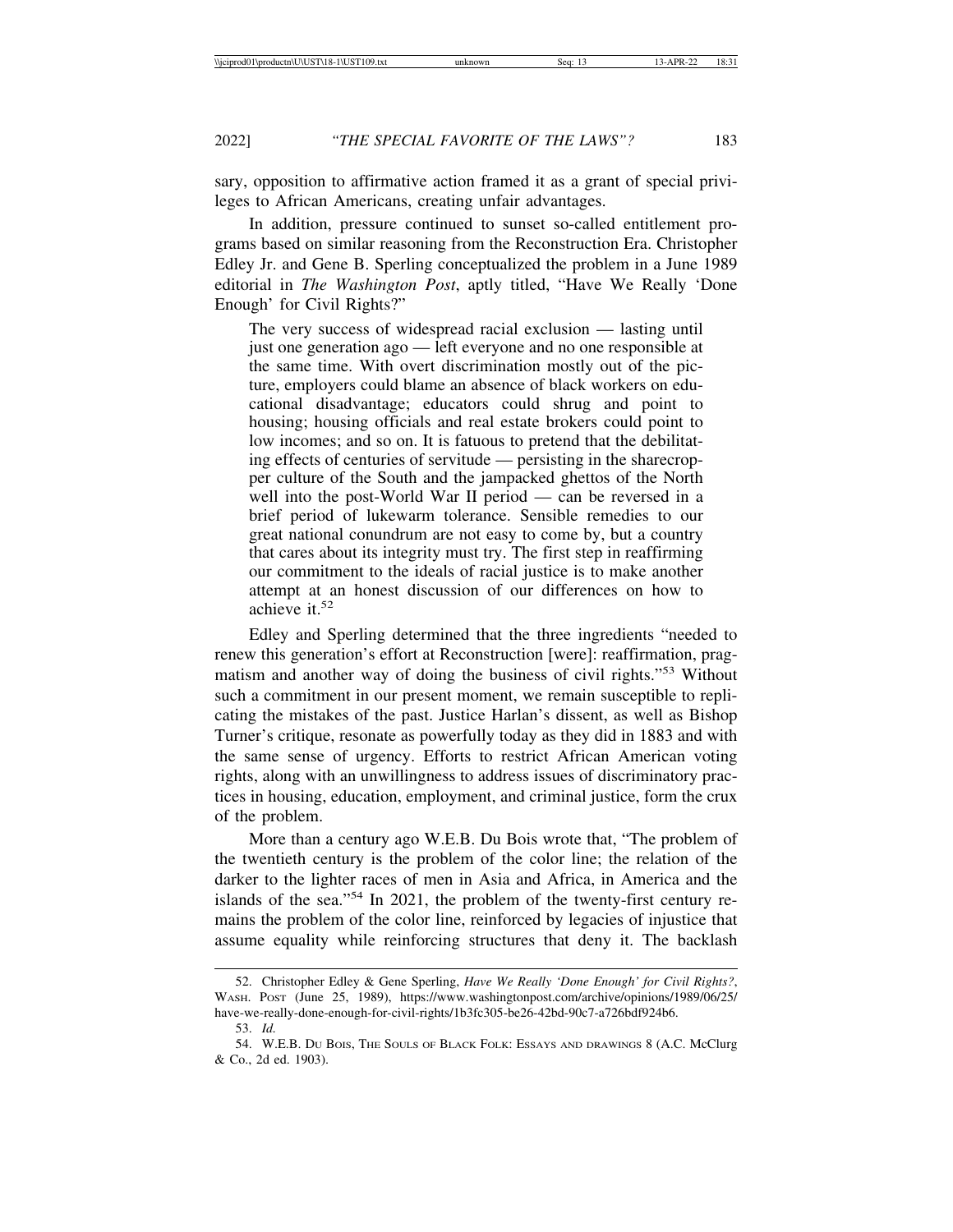against efforts to ensure equality in policing and voting rights in our time demonstrate the continued prescient value of Justice Harlan's dissents in both the Civil Rights Cases of 1883 and *Plessy v. Ferguson*. In a nation where racial inequality runs rampant, the only pathway "to enable the black race to take the rank of mere citizens"55 must involve a concerted effort at dismantling those structures, policies, practices, and procedures that continue to perpetuate inequality. We must be unencumbered by artificial timelines and superficial metrics. Then, and only then, will we be able to conquer racial inequality consistent with the ideological underpinnings of our governing documents.

After the Supreme Court decided the Civil Rights Cases, and despite his successful business ventures in the state, Bird Gee eventually left Kansas. As his grandnephew later recalled, "Uncle Bird was furious and announced he was going to Indian Territory to spend the rest of his life among what he called 'the heathens.'"<sup>56</sup> Like countless other African Americans, he later settled in Oklahoma.<sup>57</sup> In the first decade of the twentieth century, newspaper accounts capture bits of his life there, such as posting bail for Charles Johnson. He continued to enjoy success as a businessman, despite the encroaching Jim Crow tentacles of not only individual acts of prejudice and discrimination but state-sanctioned segregation in the aftermath of the Supreme Court's decision in *Plessy v. Ferguson*. In the first few years of the twentieth century, he continued to amass wealth and influence through his ownership of multiple properties, earning designation as one of the wealthiest men in the region. However, when Oklahoma became the fortysixth state admitted to the Union in November of 1907, he quickly found himself a target, the victim of a campaign of harassment by local officials bent on introducing segregation to the former "Indian" territory. Gee weathered the legal assaults on his integrity and assets, including unjust imprisonment for a short period in 1912 for allegedly falsely representing his property in a bond case—carrying a prison term of ten years. He did so with the same dignity, grace, and commitment to fight he exhibited in Kansas.<sup>58</sup>

Gee's experience might best be summed up by a letter he submitted to the editor of the *Kansas City Chief* from the state of New York, where he was visiting in September of 1876. "Please permit me space in your columns," he began, "to give to the many readers of the Chief a few thoughts on the condition of Kansas and the Eastern States," and the question "Where will you go to better yourselves?"<sup>59</sup> While acknowledging menaces to the harvest such as drought and grasshoppers in Kansas, Gee noted that

<sup>55.</sup> Civil Rights Cases, 109 U.S. 3, 61 (1883).

<sup>56.</sup> For quote attributed to Bird Gee, see Loren Miller, *How Supreme Court Overcame its Racism*, EBONY MAGAZINE, 57 (Mar. 1, 1966).

<sup>57.</sup> *Id.*; MILLER, *supra* note 19.

<sup>58.</sup> *Abstract of Judgment*, THE DAILY OKLAHOMAN, May 2, 1912, at 6.

<sup>59.</sup> Bird Gee, *From New York*, THE KANSAS CHIEF, Sept. 14, 1876, at 2.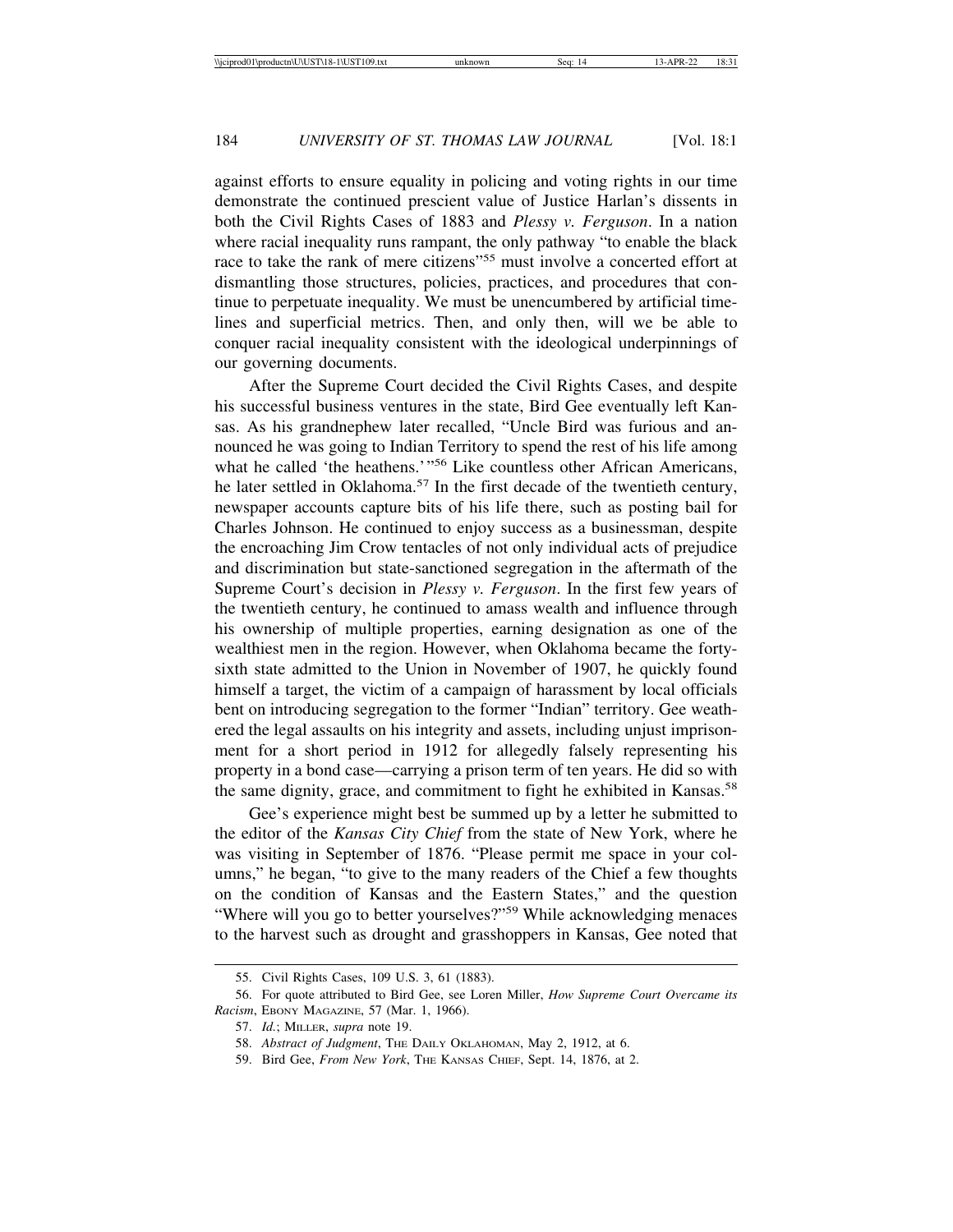things were scarcely better in the East. "The manufactories are all suspending," he grimly observed:

thousands of men are out of employment walking the streets who are dependent on labor for support. Starvation is staring them in the face. The great cry with them is, they are living under the Republican administration, and want a change. They all want change  $[\cdot]$  when they feel round, they have none.<sup>60</sup>

Gee's advice to his fellow Kansans was simple. "Improve your lands in Kansas and stick to it."61 To further emphasize his point, Gee turned his attention to politics, recounting a troubling speech given by a New York Democrat a few days prior. Gee remarked, "He said this is and should be a white man's government, for the white men and their posterity."<sup>62</sup> Pointedly, he inserted, "It is well to note such expressions made by a party in anticipation of being placed in power."63 In addition to general concerns about work and the economy African Americans shared with their fellow citizens, Gee highlighted the unique anxieties African Americans faced with regard to the unchecked resurgence of an ascendent white supremacy and the accompanying racial terror upon which it always depended for enforcement.

The Court's decision in the Civil Rights Cases further discounted the value of Black lives regardless of their contribution to the larger society. This was true not only of Gee, but of many of his neighbors and colleagues that included the notable Black scientist and inventor George Washington Carver. In March of 1888, both men, along with several other prominent Black families, "as an evidence of the determination of our people to live and make homes here," planted more than 1600 ornamental trees.<sup>64</sup> That same month, Carver testified on Gee's behalf regarding the latter's claim to a homestead exemption. Finding Carver, "a somewhat remarkable character" by "reason of his color, and opportunities," the local *Ness County News* turned an article regarding his testimony into a mini biography.65 After extolling Carver's many accomplishments and finding him "a pleasant and intelligent man to talk with," the editor pointed out the stark reality of life in Jim Crow America.66 He concluded "were it not for his dusky skin—no fault of his—he might occupy a different sphere, to which his abilities would otherwise entitle him."<sup>67</sup>

66. *Id.*

<sup>60.</sup> *Id.*

<sup>61.</sup> *Id.*

<sup>62.</sup> *Id.* 63. *Id.*

<sup>64.</sup> *Beeler Buglings*, NESS CITY TIMES, Mar. 1, 1888, at 4.

<sup>65.</sup> *Twenty-Five Years Ago*, NESS COUNTY NEWS, Mar. 29, 1913, at 1.

<sup>67.</sup> *Id.*; *see also*, *Notice for Publication No 512*, NESS CITY SENTINEL, Mar. 10, 1888, at 8; MARK D. HERSEY, MY WORK IS THAT OF CONSERVATION: AN ENVIRONMENTAL BIOGRAPHY OF GEORGE WASHINGTON CARVER 19 (2011).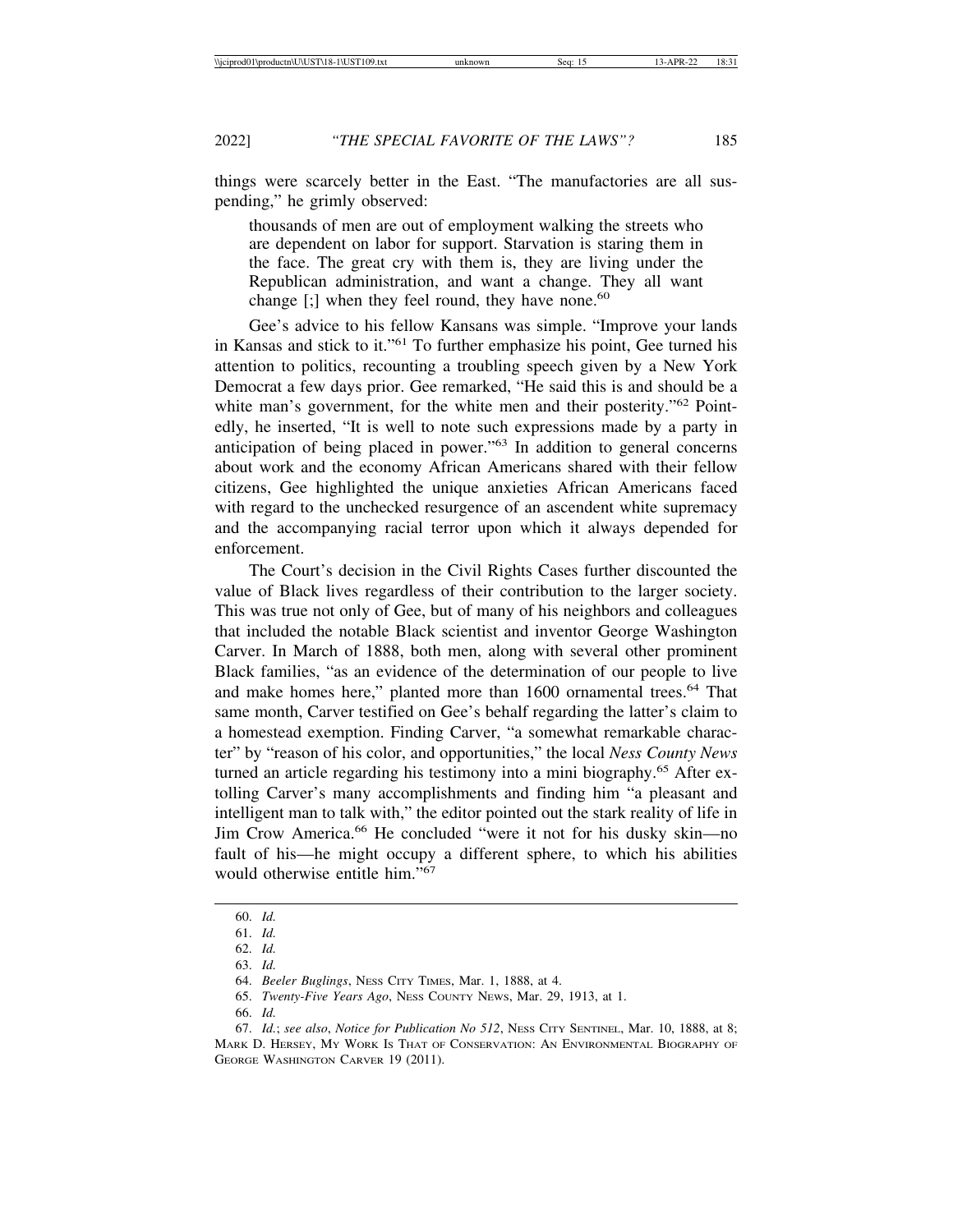Why and how is this germane to the proposed George Floyd Justice in Policing Act? It is an important step in healing the wounds and addressing the discriminatory action that has been, as Al Sharpton put it, "the story of black folks in America."68 It is a story that inextricably connects generations in a shared struggle to make the promises of American democracy real against the backdrop of its foundations in white supremacy. Most of what we know about Bird Gee, for example, was recorded by his grandnephew. He was the distinguished jurist and civil rights attorney Loren Miller. Along with Thurgood Marshall, he became one of the primary architects of the National Association for the Advancement of Colored People's (NAACP) campaign to invalidate racially restrictive covenants and end housing segregation in the 1940s. Such cross-generational activism is not uncommon and also points to a larger challenge.

We must acknowledge and accept that a problem crafted and reinforced for centuries cannot be wiped out in a generation. No more compelling example of that exists than the current battle over voting rights in states like Ohio, Florida, and Georgia. Those rights were jeopardized by the Supreme Court's skewering of the Voting Rights Act of 1965 in *Shelby County v. Holder*<sup>69</sup> in 2013. It was Congressman John Lewis who reminded us of the importance of history and the need for historical recovery in that moment. "We may not have people being beaten today," he observed,

maybe they're not being denied the right to participate, to register to vote, they're not being chased by police dogs or trampled by horses. But in the 11 states of the old Confederacy and even in some of the states outside of the South, there has been a systematic, deliberate attempt to take us back to another period.<sup>70</sup>

Lewis implored, "My message to the members of the United States Supreme Court is remember, don't forget our recent history. Walk in our shoes. Come and walk in our shoes."<sup>71</sup>

Congressman Lewis, in his final letter to the American people published posthumously in July of 2020, pointed to history as an important foundation for the work ahead. Reflecting on his own journey, Lewis punctuated the issue of intergenerational trauma as a spark for activism. As he wrote, "Emmett Till was my George Floyd. He was my Rayshard Brooks, Sandra Bland, and Breonna Taylor."72 Far from echoing the problematic adage that history repeats itself, Lewis offered a powerful lesson in agency—reminding us that his own life, like the lives of Bird Gee, Loren

<sup>68.</sup> Sharpton, *supra* note 2; Saldivia, *supra* note 2.

<sup>69.</sup> Shelby Cnty. v. Holder, 570 U.S. 529 (2013).

<sup>70.</sup> Amy Goodman, Opinion, *Big Wins, Loss for Civil Rights*, SPOKESMAN-REVIEW (June 28, 2013), https://www.spokesman.com/stories/2013/jun/28/big-wins-loss-for-civil-rights.

<sup>71.</sup> *Id.*

<sup>72.</sup> John Lewis, Opinion, *Together, You Can Redeem the Soul of Our Nation*, N.Y. TIMES (July 30, 2020), https://www.nytimes.com/2020/07/30/opinion/john-lewis-civil-rightsamerica.html.